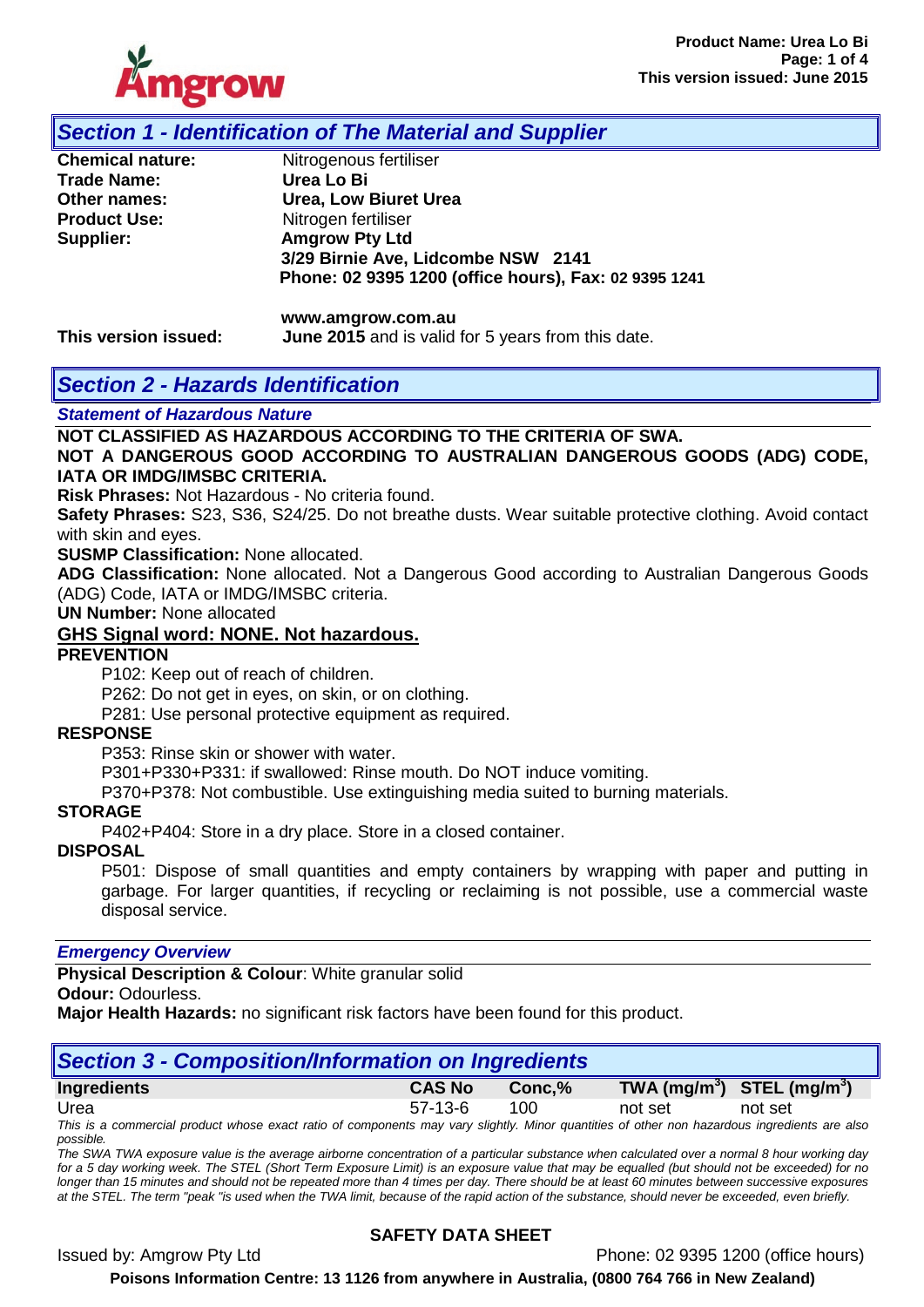

# *Section 4 - First Aid Measures*

*General Information:* You should call The Poisons Information Centre if you feel that you may have been poisoned, burned or irritated by this product. The number is 13 1126 from anywhere in Australia (0800 764 766 in New Zealand) and is available at all times. Have this SDS with you when you call.

**Inhalation:** Inhalation has occurred, and irritation has developed, remove to fresh air and observe until recovered. If irritation becomes painful or persists more than about 30 minutes, seek medical advice.

**Skin Contact:** Gently brush away excess particles. Wash gently and thoroughly with water (use nonabrasive soap if necessary) for 5 minutes or until chemical is removed.

**Eye Contact:** Quickly and gently brush particles from eyes. No effects expected. If irritation does occur, flush contaminated eye(s) with lukewarm, gently flowing water for 5 minutes or until the product is removed. Obtain medical advice if irritation becomes painful or lasts more than a few minutes. Take special care if exposed person is wearing contact lenses.

**Ingestion:** If product is swallowed or gets in mouth, do NOT induce vomiting; wash mouth with water and give some water to drink. If symptoms develop, or if in doubt contact a Poisons Information Centre or a doctor.

## *Section 5 - Fire Fighting Measures*

**Fire and Explosion Hazards**: There is no risk of an explosion from this product under normal circumstances if it is involved in a fire.

May evolve ammonia and oxides of nitrogen, when heated to decomposition.

**Extinguishing Media:** Not combustible. Use extinguishing media suited to burning materials.

**Fire Fighting:** If a significant quantity of this product is involved in a fire, call the fire brigade.

**Flash point:** Does not burn. **Upper Flammability Limit:** Does not burn. **Lower Flammability Limit:** Does not burn.

**Autoignition temperature:** Not applicable - does not burn.

**Flammability Class:** 

## *Section 6 - Accidental Release Measures*

**Accidental release:** If spilt, wear dust proof goggles, gloves and respirator (where dust inhalation risk exists) and ventilate spillage area. Collect and place in sealable containers for disposal. Avoid generating dust. For minor spills, clean up, rinsing to sewer and put empty container in garbage. In the event of a major spill, prevent spillage from entering drains or water courses and call emergency services.

# *Section 7 - Handling and Storage*

**Handling:** Keep exposure to this product to a minimum, and minimise the quantities kept in work areas. Check Section 8 of this SDS for details of personal protective measures, and make sure that those measures are followed. The measures detailed below under "Storage" should be followed during handling in order to minimise risks to persons using the product in the workplace. Also, avoid contact or contamination of product with incompatible materials listed in Section 10. Observe good personal hygiene, including washing hands before eating. Prohibit eating, drinking and smoking in contaminated areas.

**Storage:** Store in cool, dry area removed from foodstuffs. Ensure containers are labelled, protected from physical damage and sealed when not in use. Do not allow to come into contact with water either from rain, condensation or the surface on which it is stored. Bagged fertilisers should be stored under cover and out of direct sunlight. Make sure that the product does not come into contact with substances listed under "Incompatibilities" in Section 10. Check packaging - there may be further storage instructions on the label.

# *Section 8 - Exposure Controls and Personal Protection*

The following Australian Standards will provide general advice regarding safety clothing and equipment: Respiratory equipment: **AS/NZS 1715**, Protective Gloves: **AS 2161**, Occupational Protective Clothing: AS/NZS 4501 set 2008, Industrial Eye Protection: **AS1336** and **AS/NZS 1337**, Occupational Protective Footwear: **AS/NZS2210**.

**SWA Exposure Limits TWA (mg/m<sup>3</sup>**

## **) STEL (mg/m<sup>3</sup> )**

Exposure limits have not been established by SWA for any of the significant ingredients in this product.

Issued by: Amgrow Pty Ltd Phone: 02 9395 1200 (office hours)

**Poisons Information Centre: 13 1126 from anywhere in Australia, (0800 764 766 in New Zealand)**

**SAFETY DATA SHEET**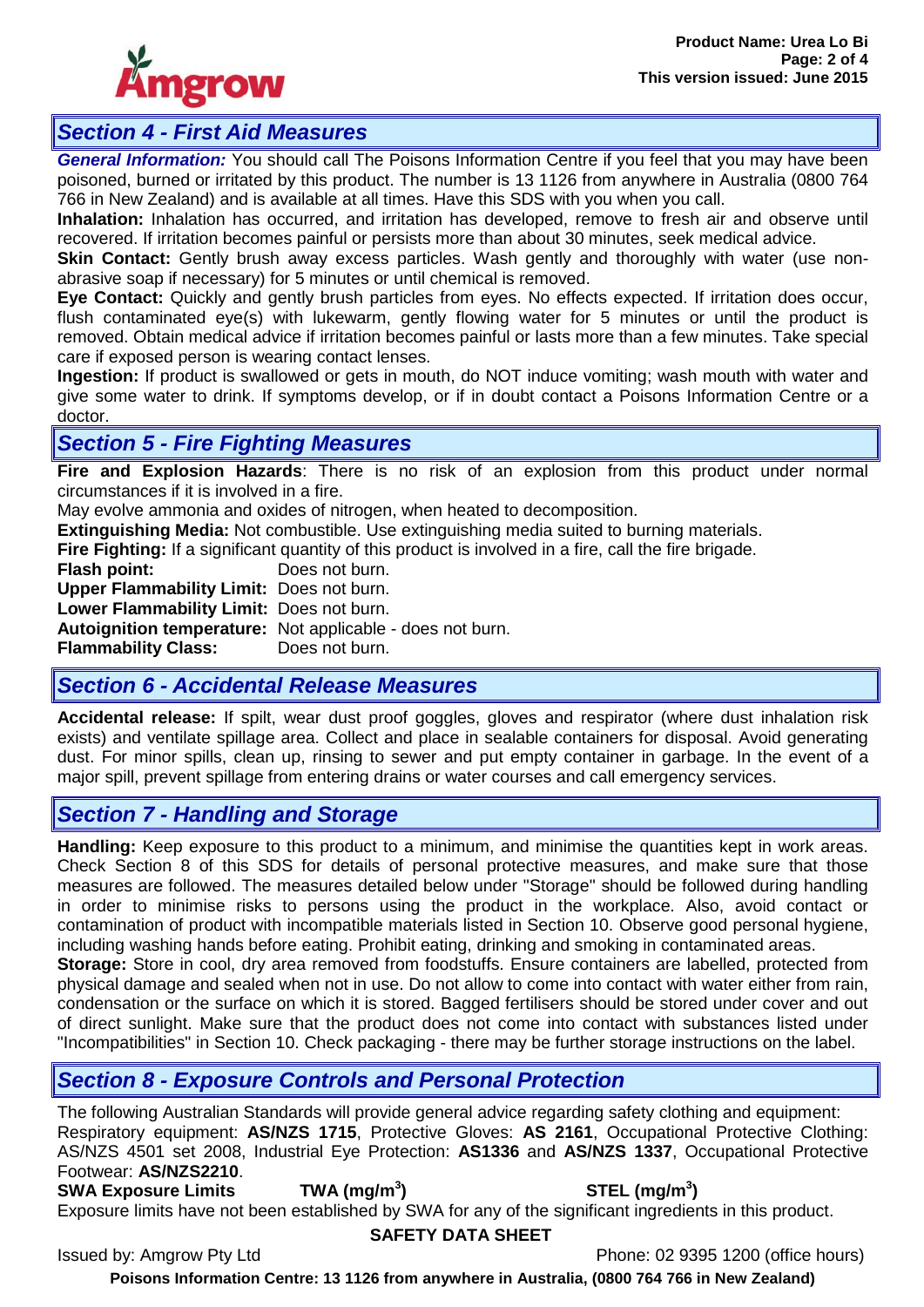

No special equipment is usually needed when occasionally handling small quantities. The following instructions are for bulk handling or where regular exposure in an occupational setting occurs without proper containment systems.

**Ventilation:** No special ventilation requirements are normally necessary for this product. However make sure that the work environment remains clean and that dusts are minimised.

**Eye Protection:** Eye protection such as protective glasses or goggles is recommended when this product is being used.

**Skin Protection:** You should avoid contact even with mild skin irritants. Therefore you should wear suitable impervious elbow-length gloves and facial protection when handling this product. See below for suitable material types.

**Protective Material Types:** We suggest that protective clothing be made from the following materials: cotton, rubber, PVC.

**Respirator:** If there is a significant chance that dusts are likely to build up in the area where this product is being used, we recommend that you use a suitable Dust Mask. Safety deluge showers should, if practical, be provided near to where this product is being handled commercially.

## *Section 9 - Physical and Chemical Properties:*

| <b>Physical Description &amp; colour:</b> | White granular solid                           |
|-------------------------------------------|------------------------------------------------|
| Odour:                                    | <b>Odourless</b>                               |
| <b>Boiling Point:</b>                     | Not relevant                                   |
| <b>Freezing/Melting Point:</b>            | No data.                                       |
| <b>Volatiles:</b>                         | No specific data. Expected to be low at 100°C. |
| <b>Vapour Pressure:</b>                   | Negligible at normal ambient temperatures.     |
| <b>Vapour Density:</b>                    | Not applicable.                                |
| <b>Specific Gravity:</b>                  | 1.33                                           |
| <b>Water Solubility:</b>                  | 1050g/L @20°C                                  |
| pH:                                       | No data.                                       |
| <b>Volatility:</b>                        | Negligible at normal ambient temperatures.     |
| <b>Odour Threshold:</b>                   | No data.                                       |
| <b>Evaporation Rate:</b>                  | Not applicable.                                |
| <b>Coeff Oil/water Distribution:</b>      | No data                                        |
| <b>Viscosity:</b>                         | Not applicable.                                |
| <b>Autoignition temp:</b>                 | Not applicable - does not burn.                |

## *Section 10 - Stability and Reactivity*

**Reactivity:** This product is unlikely to react or decompose under normal storage conditions. However, if you have any doubts, contact the supplier for advice on shelf life properties.

**Conditions to Avoid:** Keep containers tightly closed. Containers should be kept dry.

**Incompatibilities:** Compatible with most commonly used materials

**Fire Decomposition:** May evolve ammonia and oxides of nitrogen, when heated to decomposition. **Polymerisation:** This product will not undergo polymerisation reactions.

## *Section 11 - Toxicological Information*

## **Local Effects:**

**Target Organs:** There is no data to hand indicating any particular target organs.

#### *Potential Health Effects*

**Health Hazard Summary:** Low toxicity. This product may only present a hazard with eye contact, prolonged and repeated skin contact or with dust inhalation at high levels

**Eye:** Low to moderate irritant. Exposure may result in irritation, pain and redness

**Inhalation:** Low irritant. Over exposure may result in mucous membrane irritation of the nose and throat with coughing.

**Skin:** Non **–** low irritant. Prolonged and repeated use may result in slight irritation. Some individuals with sensitive skin may experience adverse skin reactions and would be advised to discontinue use.

## **SAFETY DATA SHEET**

Issued by: Amgrow Pty Ltd Phone: 02 9395 1200 (office hours)

**Poisons Information Centre: 13 1126 from anywhere in Australia, (0800 764 766 in New Zealand)**